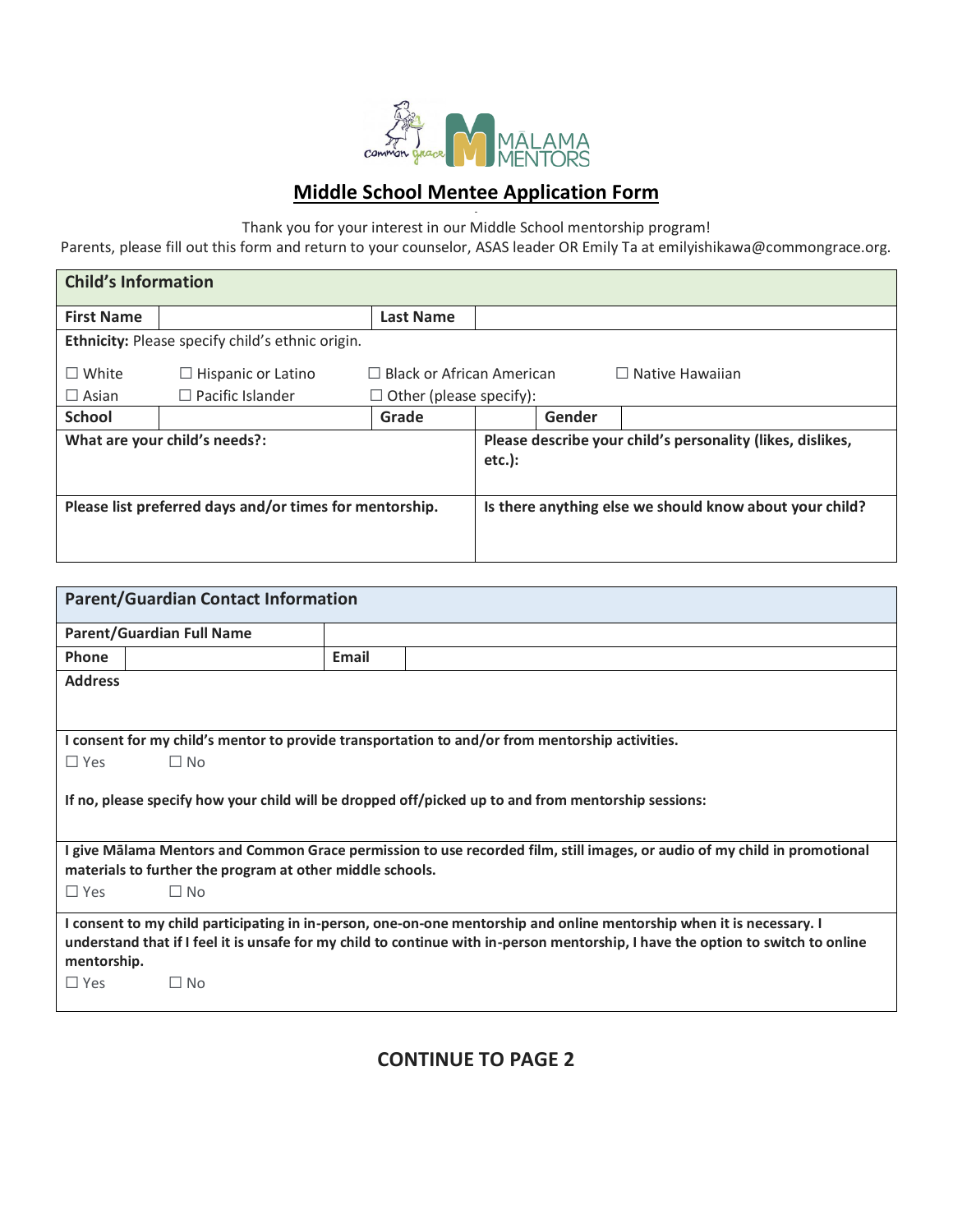

| <b>Medical and Emergency Information</b> |                                                                      |                                                                                                                                                                                                                                                                                                                                                                                                                                                                                                 |  |  |  |
|------------------------------------------|----------------------------------------------------------------------|-------------------------------------------------------------------------------------------------------------------------------------------------------------------------------------------------------------------------------------------------------------------------------------------------------------------------------------------------------------------------------------------------------------------------------------------------------------------------------------------------|--|--|--|
|                                          |                                                                      |                                                                                                                                                                                                                                                                                                                                                                                                                                                                                                 |  |  |  |
| In case of emergency, please contact:    |                                                                      |                                                                                                                                                                                                                                                                                                                                                                                                                                                                                                 |  |  |  |
| Name (print):                            |                                                                      |                                                                                                                                                                                                                                                                                                                                                                                                                                                                                                 |  |  |  |
| Relationship:                            | Phone:                                                               |                                                                                                                                                                                                                                                                                                                                                                                                                                                                                                 |  |  |  |
|                                          | assume all costs for medical-related services rendered on my behalf. | In case of medical or dental emergency, I understand that every effort will be made to contact my emergency contact. If unable to contact designated individual, I<br>hereby give permission to Common Grace to secure treatment for my child from the physician/medical facility indicated below. If unable to secure medical-<br>related services from the indicated physician/medical facility, I authorize Common Grace to secure treatment from another physician/medical facility. I will |  |  |  |
| Physician/Medical Facility:              |                                                                      | Phone:                                                                                                                                                                                                                                                                                                                                                                                                                                                                                          |  |  |  |

**By signing below, I consent to the above and consent that the above information is accurate the best of my knowledge. I consent for my child to participate in the Middle School Mentorship Program – spending an hour with a trained and background-checked college-aged mentor during which my child will participate in speaking, reading, and/or indoor/outdoor play and/or community service activities. I have read and understand Common Grace and Mālama Mentors safety protocols and I agree to follow Common Grace and Mālama Mentors safety protocols. I waive, release, discharge, and hold harmless Common Grace including its employees, Board, and volunteers from all liability associated with any injury, illness, and all losses and damages of any nature to the mentee in any way connected to mentee participation in program activities.** 

| <b>Parent/Guardian Signature</b> | valc |
|----------------------------------|------|
|----------------------------------|------|

### **END OF APPLICATION**

-----------------------------------------------------------------------------------------------------------------------------------------------------------------------



### **Have Questions?**

**Contact us:**

| Emily Ta, Program Coordinator | Aries Jackson, Executive Director |  |  |
|-------------------------------|-----------------------------------|--|--|
| (808) 271-2730 (call or text) | (808) 783-1097                    |  |  |
| emilyishikawa@commongrace.org | ariesjackson@commongrace.org      |  |  |

*About Common Grace and Mālama Mentors: Established in 2003 as a Honolulu-based 501(c)(3) non-profit, Common Grace facilitates partnerships between public elementary schools and neighborhood churches to provide mentors with highly vulnerable children. Common Grace launched its Mālama Mentors program in 2015 to partner exceptional high school juniors and seniors with lonely children at nearby elementary schools. Since 2003, Common Grace and Mālama Mentors has served over 3,000 lonely children and their families. For more information on Common Grace, visit commongrace.org.*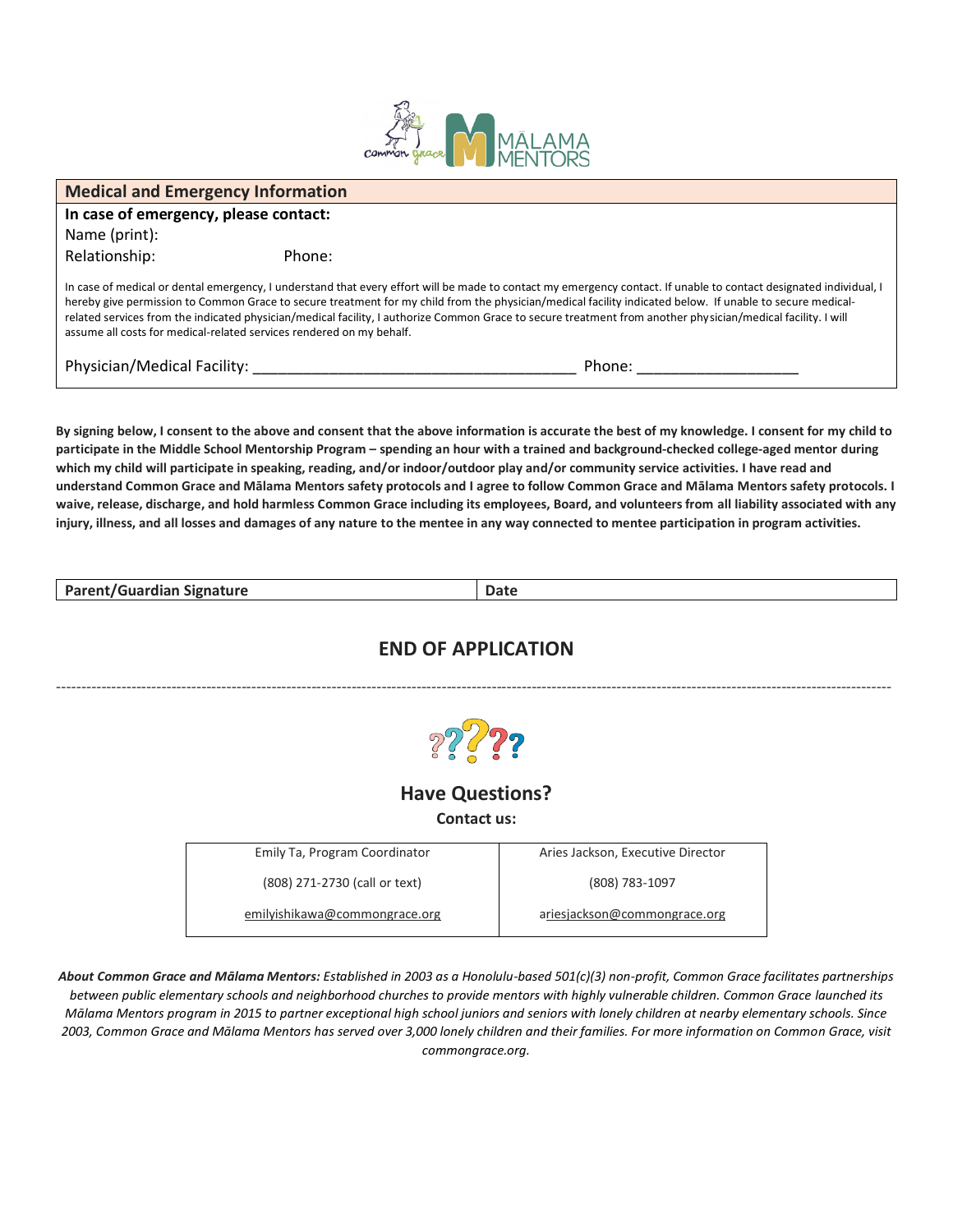

# **Common Grace and Mālama Mentors COVID-19 Safety Policy: One-on-One Mentoring**

- **1.** Temperature checks are required for all staff and students before participation. Staff taking temperatures must wear gloves.
- **2.** Mentors and mentees will answer a questionnaire prior to participation (please see questionnaire below).
- **3.** Staff & students must wash or sanitize hands before and after participation. We also encourage this throughout the session as well.
	- o Equipment will be sanitized before and after sessions.
- **4.** Common Grace & Mālama Mentors will have extra masks, gloves, hand sanitizer and hand soap on hand at mentoring sessions.
- **5.** Staff and students are always required to wear masks during sessions.
- **6.** Participants will always stay 6-feet apart from each other.
	- o Mālama Mentors will be hosting activities and games that respect social distancing (please see attached list of activities).
	- o Participants may bring blankets or towels to sit on as an option.
- **7.** All staff are required to wear face shields during sessions.
- **8.** Mentors and mentees are encouraged to wear face shields, although it is optional.
	- $\circ$  Parents are required to wear masks while picking up and dropping off their child. Parents will sign a contract prior to the start of the program to agree to (1) pick up their child within 15 minutes of the end of the session or to (2) designate an alternative pick-up plan.
	- $\circ$  For the safety of all participants, we ask parents to keep their distance from the group and wait to pick up their child until dismissed by the head coach.
	- o There will be no sharing of food or personal items.
	- o Personal items will be placed in a designated area.
- **9.** Mentor and mentee pairs will be divided into two teams that will remain in that team for the year.
	- o No group will have more than 8 participants at one time.
	- o There will be no mixing of these groups.
	- o Each team will use two different areas or facilities for the entire session.
	- o Family members will be kept in the same group.
- **10.** If a staff member or student feels ill, they must notify their head coach as soon as possible. In the case that a student or staff member is tested positive for COVID-19, they must notify adult head coach as soon as possible. They will follow the 14-day quarantine CDC guideline and are required to prove a negative result for COVID-19 testing and a doctor's note before participation.
	- $\circ$  Similarly, if someone in the same household as a participant or staff member is tested positive, they should self-quarantine and notify adult head coach.
	- o All participants that are in the same group as the member with a positive result for COVID-19 will be notified through a phone call and email. They will be highly encouraged to test for COVID-19, although it is optional.
	- $\circ$  If a positive COVID-19 case does arise, the group will be canceled until further assessment.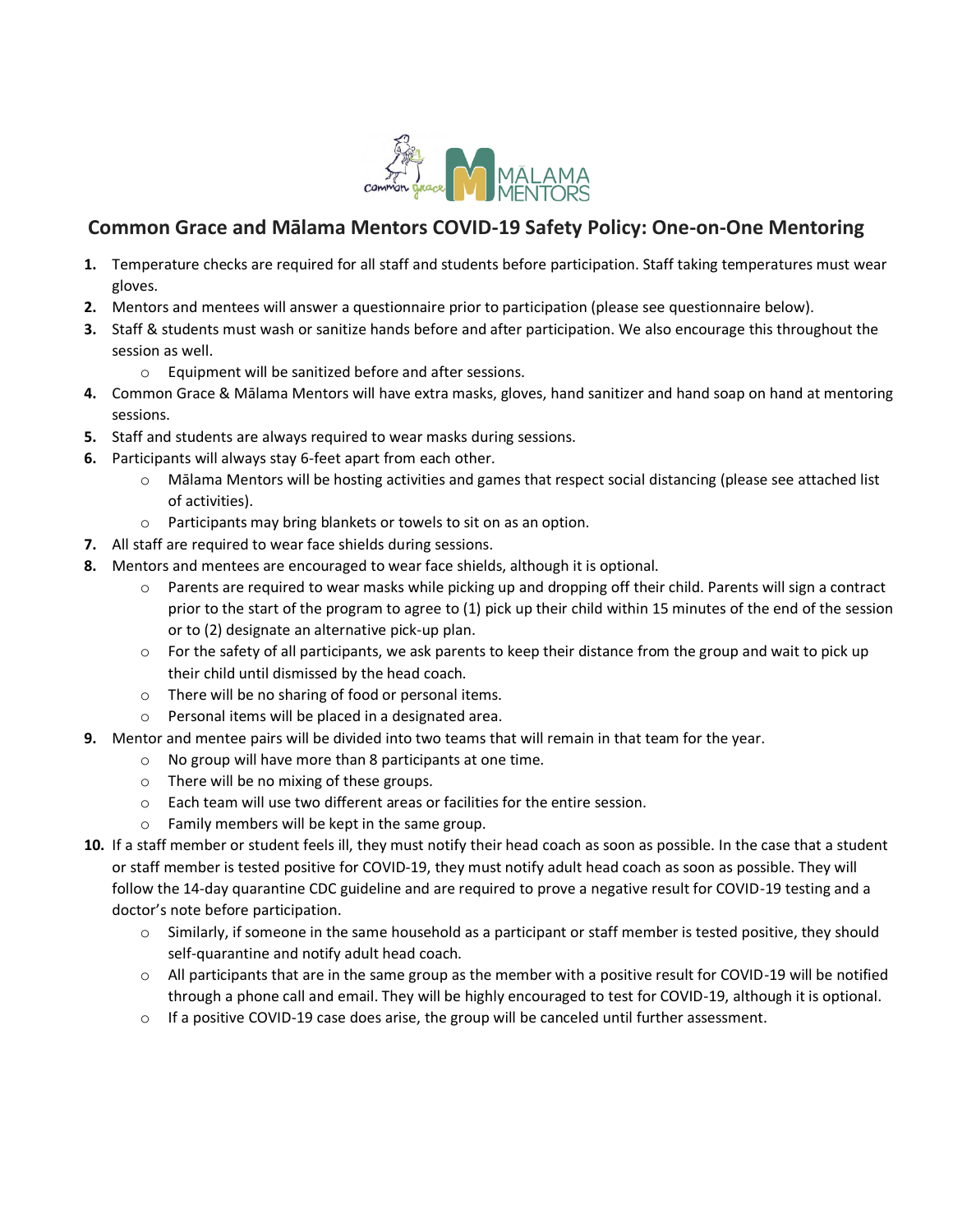

# **Common Grace and Mālama Mentors COVID-19 Safety Policy: Participation Questionnaire**

*\*if you answer "yes" to all questions, you may participate in in-person mentorship sessions*

- 1. I have not tested positive for COVID-19.
- 2. I am not currently awaiting test results, due to concerns of experiencing symptoms related to COVID-19.
- 3. I am not experiencing any of the following symptoms related to COVID-19: cough, shortness of breath or difficulty breathing, fever of 100 F or higher, chills, muscle pain, sore throat, new loss of taste or smell, nausea/diarrhea/vomiting.
- 4. I have not traveled outside of Hawaiʻi in the past 14 days.
- 5. I have not recently been in contact with someone, who has traveled outside of Hawaiʻi within the past 14 days.
- 6. I am not living with or have meet someone who has contracted or is being tested/awaiting test results for COVID-19, within the past 14 days.
- 7. I understand the risk and requirements for participating in any Mālama Mentors or Common Grace events.
- 8. I am able to comply and follow all safety and physical distancing protocols.